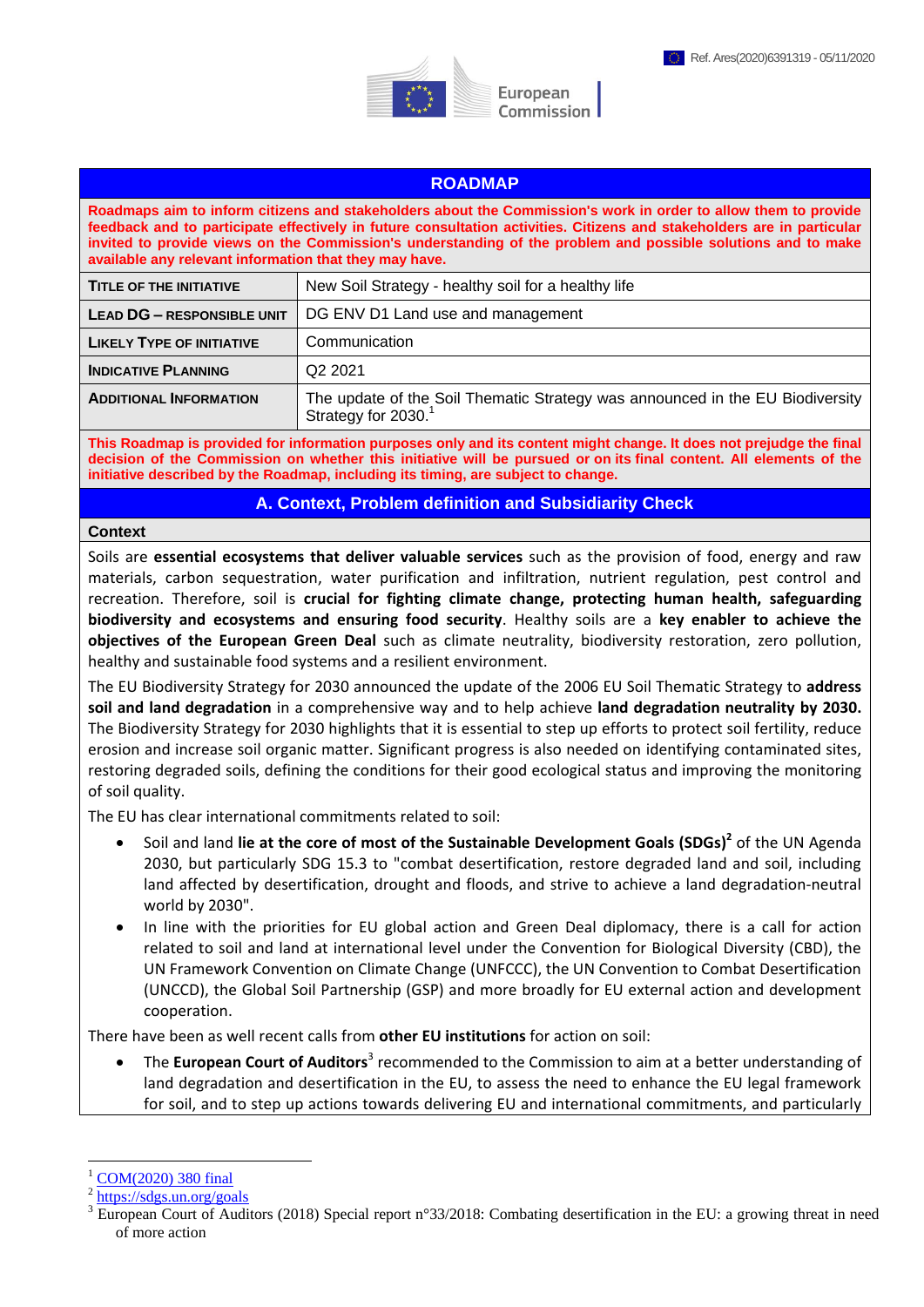### **land degradation neutrality by 2030**.

- The **Council** in its Council conclusions<sup>4</sup> on the Biodiversity strategy for 2030 supports the Commission in stepping up efforts to better protect soils and soil biodiversity and reaffirms the EU's commitment to reaching land degradation neutrality; it also stresses the need to promptly address desertification and land degradation in the EU and reiterates the will to make progress towards the objective of "zero net land take" by 2050.
- The European Parliament<sup>5</sup> called on the EU and the Member States to make strong commitments towards sustainable food systems, agriculture and forestry, including requirements and strategies for the protection of soils.

## **Problem the initiative aims to tackle**

The European Environment Agency concluded that the **lack of a comprehensive and coherent policy framework to protect land and soil** is a key gap that reduces the effectiveness of the existing incentives and measures and may limit Europe's ability to achieve future objectives.<sup>6</sup> A new policy framework is needed because the 2006 EU Soil Thematic Strategy is no longer adapted to the policy context of today and the improved scientific knowledge base. If no additional action is taken, there is a high risk that the EU will fail its **Green Deal and international objectives**. In the meantime, land and soil continue to be subject to **severe degradation in the EU**<sup>7</sup> .

- 12.7% of Europe is affected by moderate to high erosion, causing an estimated loss of agricultural production in the EU of  $E1.25$  billion per year.<sup>8</sup>
- Organic carbon stocks in cropland topsoils are declining. The extent of wetland and peatland in the EU has been steadily decreasing with around half of peatlands in the EU now drained and two thirds of European wetlands lost since the beginning of the 20th century. Loss of wetland and peatland has been mostly caused by land conversion for agriculture use.<sup>9</sup> Also, climate change and unsustainable forest management lead to carbon losses from forest biomass and soils.
- Local pollution is also present in all countries and 14% of an estimated total of 2.8 million potentially polluted sites from industrial activities are expected to require remediation, that is 390 000 sites. By 2018, only some 65 500 of these sites were remediated. $^{10-11}$
- Diffuse soil contamination by atmospheric depositions, pesticides, antibiotics, excess fertilisers, microplastics, sewage sludge and other waste disposed of on land is widespread.<sup>12</sup>
- Land take and soil sealing continue predominantly at the expense of agricultural land at an annual net land take estimated at 440 km<sup>2</sup>/year in the period 2012-2018. The target of no net land take by 2050<sup>13</sup> is unlikely to be met unless annual rates of land take are reduced and land recycling increased.<sup>14</sup>
- Intensive land management and land use change negatively impacted in recent decades soil biodiversity such as the species richness of earthworms, springtails and mites.<sup>15</sup>
- In Southern, Central and Eastern Europe 25% of soils show high or very high risk of desertification corresponding to about 411 000 km<sup>2</sup>.<sup>16</sup> Large parts of Southern Europe are likely to become desertified by 2050 as a result of climate change and inappropriate agricultural practices.
- Salinisation affects 3.8 million ha in the EU, with severe soil salinity along the coastlines, particularly in the Mediterranean. While naturally saline soils occur, inappropriate irrigation practices, poor drainage

 $\overline{4}$ <sup>4</sup> Council conclusions of 23 October 2020 on biodiversity, the need for urgent action <https://data.consilium.europa.eu/doc/document/ST-11829-2020-INIT/en/pdf>

<sup>5</sup> European Parliament resolution of 16 January 2020 on the 15th meeting of the Conference of Parties (COP15) to the Convention on Biological Diversity (2019/2824(RSP))

 $6$  European Environment Agency (2019) "The European Environment: State and Outlook 2020"

 $7$  European Environment Agency (2019) "The European Environment: State and Outlook 2020"

<sup>8</sup> European Environment Agency (2019) "The European Environment: State and Outlook 2020"

<sup>&</sup>lt;sup>9</sup> JRC (2020). Mapping and Assessment of Ecosystems and their Services: The state and trends of ecosystems in the European Union <https://publications.jrc.ec.europa.eu/repository/handle/JRC120383>

<sup>&</sup>lt;sup>10</sup> JRC (2014). Progress in the management of contaminated sites in Europe.

 $11$  JRC (2018). Status of local soil contamination in Europe.

<sup>&</sup>lt;sup>12</sup> European Environment Agency (2019) "The European Environment: State and Outlook 2020"

<sup>&</sup>lt;sup>13</sup> [COM\(2011\) 571 final](https://eur-lex.europa.eu/legal-content/EN/TXT/?uri=CELEX%3A52011DC0571)

 $14$  European Environment Agency (2019) "The European Environment: State and Outlook 2020"

<sup>&</sup>lt;sup>15</sup> European Environment Agency (2019) "The European Environment: State and Outlook 2020"

<sup>&</sup>lt;sup>16</sup> European Court of Auditors (2018) Special report n°33/2018: Combating desertification in the EU: a growing threat in need of more action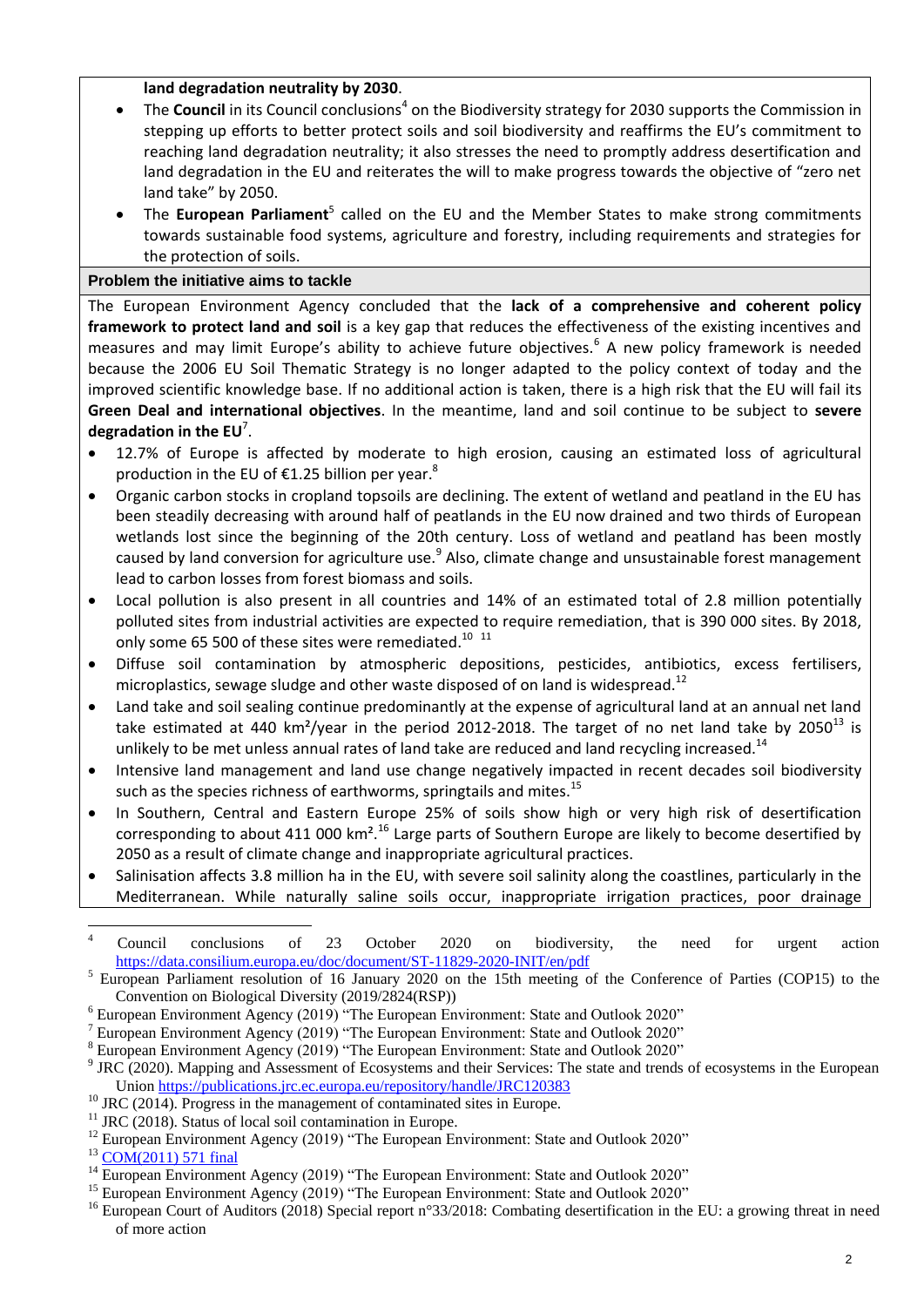conditions or the use of salt for de-icing roads induce anthropogenic salinisation.<sup>17</sup> The underlying drivers of soil degradation are in general not projected to change favourably compared to current status, so the functionality of soils and land will come even under more pressure. The competition and claims on this declining, finite and degrading natural resource will only increase in the future without additional policy measures.

### **Basis for EU intervention (legal basis and subsidiarity check)**

EU soil policy action is based on **Article 191 of the Treaty** on the Functioning of the EU (TFEU), which requires Union policy to aim at preserving, protecting and improving the quality of the environment, protecting human health, a prudent and rational utilisation of natural resources, promoting measures at international level to deal with regional or worldwide environmental problems, and in particular combating climate change. EU policy action on soil protection is justified due to:

- 1) the transboundary impacts of soil degradation, such as  $CO<sub>2</sub>$  emissions from soil organic carbon and loss of biodiversity, hampering EU food security through reduced production of food commodities traded in the internal market, hampering water quality across borders through contaminants and sediments in river basins, food safety concerns from soil contaminants,
- 2) the absence of a level playing field for economic operators subject to very different national soil protection regimes, leading to a distortion of the internal market,
- 3) the risk that the EU and its Member States will fail to fulfil international and European commitments in the field of environment, sustainable development and climate.

## **B. What does the initiative aim to achieve and how**

The new Soil Strategy will provide the overarching framework and the concrete pathway towards achieving the following objectives:

- Step up efforts to protect soil fertility and reduce soil erosion
- Increase soil organic matter and restore carbon-rich ecosystems
- Protect and enhance soil biodiversity
- Reduce the rate of land take, urban sprawl and sealing to achieve no net land take by 2050
- Progress in identifying and remediating contaminated sites and address diffuse contamination
- Address the growing threat of desertification
- Achieve land degradation neutrality by 2030

By:

- Promoting the adoption of sustainable soil management practices
- Setting out actions to restore degraded soils and secure sufficient EU funding to this end
- Improving the monitoring of soil quality
- Adapting and improving the relevant EU policy framework in line with the European Green Deal objectives on climate neutrality, zero pollution, sustainable food systems and resilient ecosystems
- Developing knowledge and research
- Accelerating the transition towards sustainable soil management and the necessary behavioural change
- Steering EU global action on soil under the Rio Conventions, EU external action and development cooperation.

The strategy will **consolidate, complement and steer action in the different policy areas** that affect and depend on soil (such as pollution prevention, agriculture, research) and guide the implementation of sustainable soil and land management practices. It will cover all key horizontal aspects from funding instruments to developing knowledge, research, communication and international cooperation. This will be done in close coordination and complementarity with other European Green Deal initiatives, including the upcoming Zero Pollution Action Plan, and other initiatives resulting from the EU Biodiversity Strategy for 2030 and the Farm to Fork Strategy. This also includes the legally binding EU nature restoration targets that the Commission will propose in 2021 and which should contribute to the achievement of the objectives of the new Soil Strategy and the restoration of degraded soils.

## **C. Better regulation**

 $\overline{a}$ 

<sup>&</sup>lt;sup>17</sup> FAO and ITPS (2015). Status of the World's Soil Resources (SWSR)